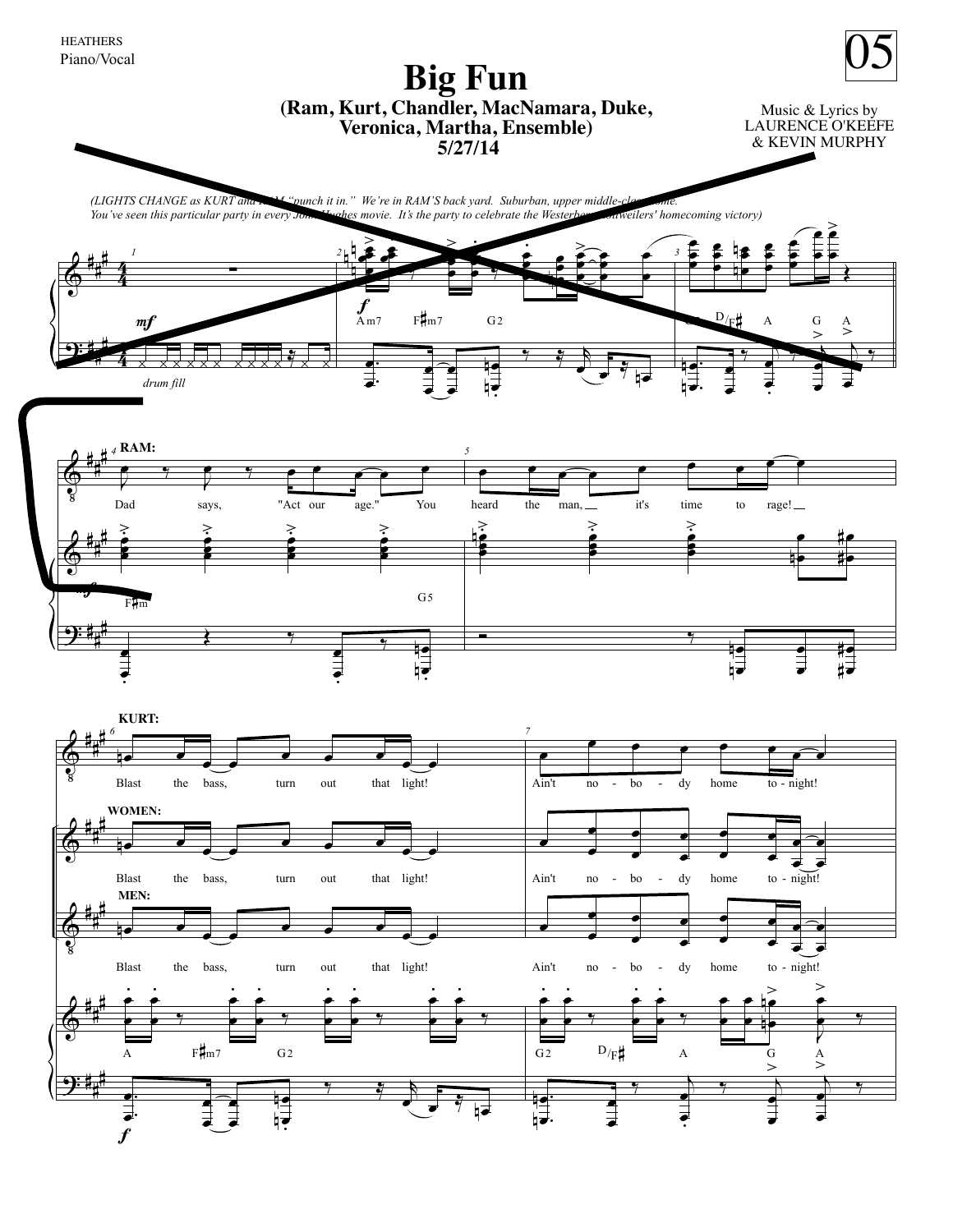



![](_page_1_Figure_5.jpeg)